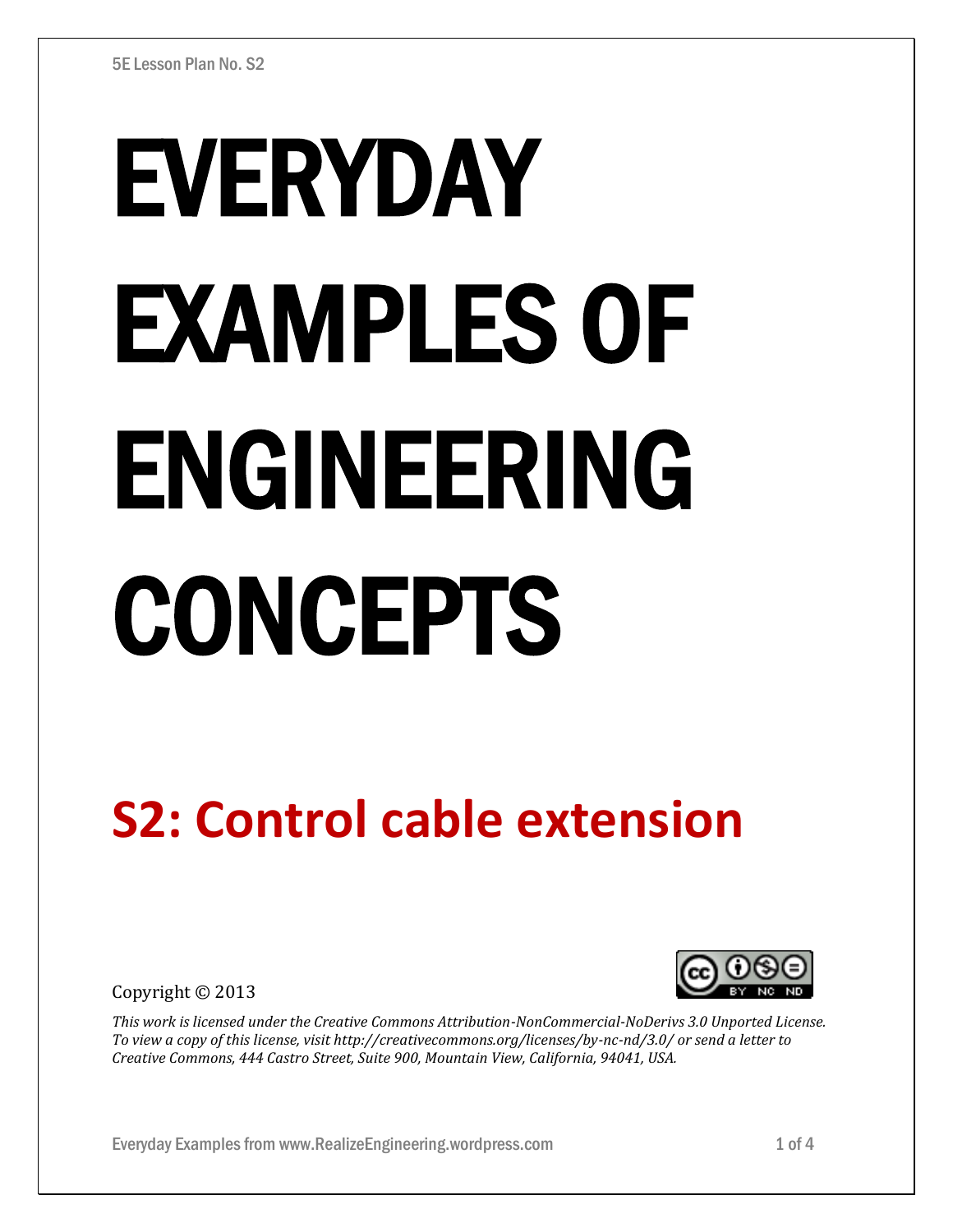*This is an extract from 'Real Life Examples in Mechanics of Solids: Lesson plans and solutions' edited by Eann A. Patterson, first published in 2006 (ISBN:978-0-615-20394-2) which can be obtained on-line at www.engineeringexamples.org and contains suggested exemplars within lesson plans for Sophomore Solids Courses. Prepared as part of the NSF-supported project (#0431756) entitled: "Enhancing Diversity in the Undergraduate Mechanical Engineering Population through Curriculum Change".* 

# **INTRODUCTION**

#### (from *'Real Life Examples in Mechanics of Solids: Lesson plans and solutions'*)

These notes are designed to enhance the teaching of a sophomore course in mechanics of solids, increase the accessibility of the principles and raise the appeal of the subject to students from a diverse background<sup>1</sup>. The notes have been prepared as skeletal lesson plans using the principle of the 5Es: Engage, Explore, Explain, Elaborate and Evaluate. These are not original and were developed by the Biological Sciences Curriculum Study<sup>2</sup> in the 1980s from work by Atkin and Karplus<sup>3</sup> in 1962. Today they are considered to form part of the constructivist learning theory and a number of websites provide easy to follow explanations of them<sup>4</sup>.

These notes are intended to be used by instructors and are written in a style that addresses the instructor, however this is not intended to exclude students who should find the notes and examples interesting, stimulating and hopefully illuminating, particularly when their instructor is not utilizing them. In the interest of brevity and clarity of presentation, standard derivations and definitions are not included since these are readily available in textbooks which these notes are not intended to replace but rather to supplement. Similarly, it is anticipated that these lessons plans can be used to generate lectures/lessons that supplement those covering the fundamentals of each topic.

#### **Acknowledgements**

Many of these examples have arisen through lively discussion in the consortium supported by the NSF grant (#0431756) on "Enhancing Diversity in the Undergraduate Mechanical Engineering Population through Curriculum Change" and the input of these colleagues is cheerfully acknowledged as is the support of NSF. The influence of the editor's mentors and peers at the University of Sheffield is substantial and is gratefully acknowledged since many of the ideas for these examples originate from tutorial questions developed and used in the Department of Mechanical Engineering in Sheffield over many years.

#### Eann A. Patterson

 $\overline{a}$ 

*A.A. Griffith Chair of Structural Materials and Mechanics School of Engineering, University of Liverpool, Liverpool, UK & Royal Society Wolfson Research Merit Award Recipient*

#### Everyday Examples from www.RealizeEngineering.wordpress.com 2 of 4

<sup>1</sup> Patterson, E.A., Campbell, P.B., Busch-Vishniac, I., Guillaume, D.W., 2011, The effect of context on student engagement in engineering, *European J. Engng Education*, 36(3):211-224.

<sup>&</sup>lt;sup>2</sup> http://www.bscs.org/library/BSCS\_5E\_Instructional\_Approach\_July\_06.pdf

<sup>3</sup> Atkin, J. M. and Karplus, R. (1962). Discovery of invention? *Science Teacher* 29(5): 45.

<sup>4</sup> e.g. http://www.science.org.au/primaryconnections/constructivist.htm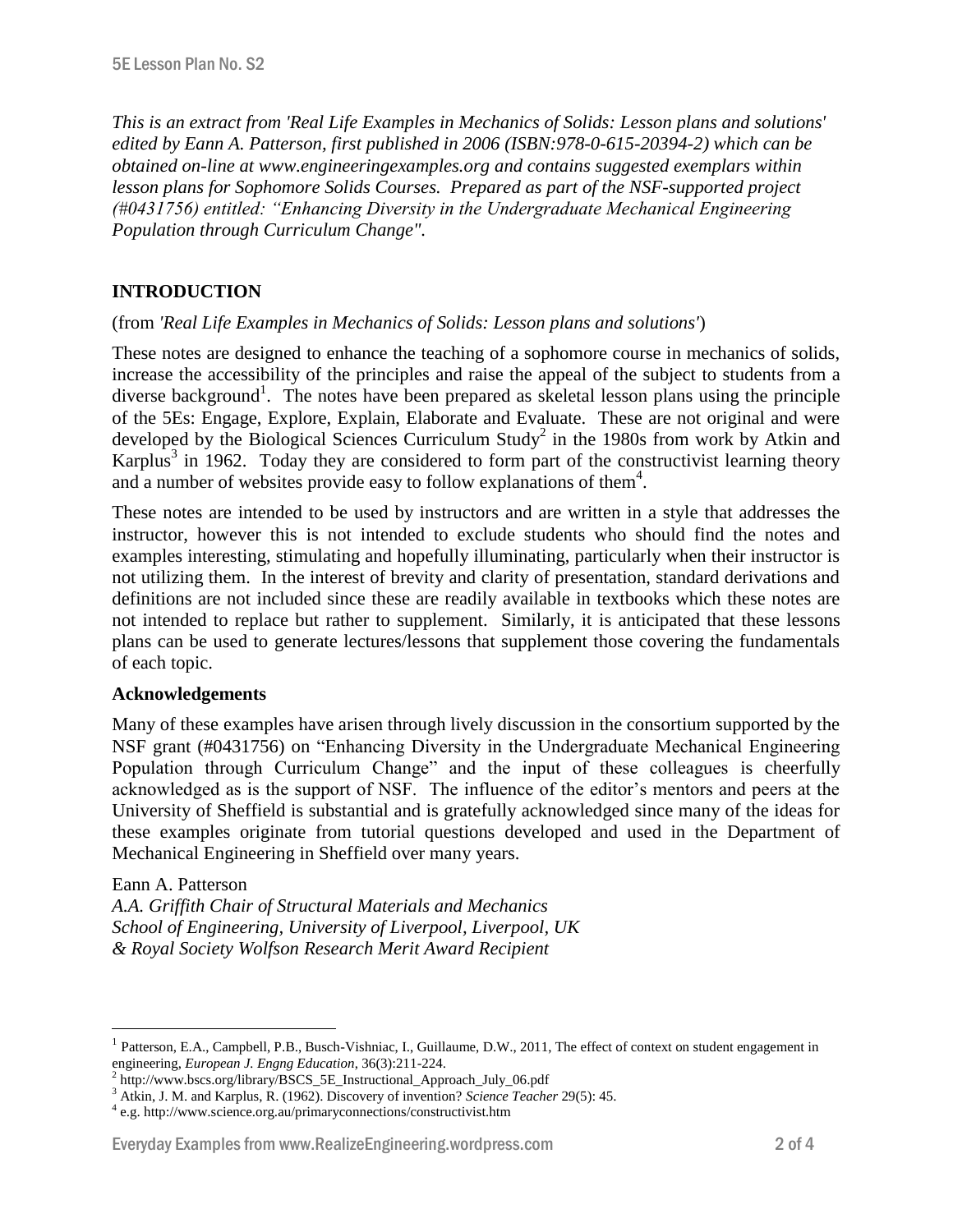# **ELEMENTARY STRESS SYSTEMS**

# 2. Principle: **Control cable extension**

## **Engage:**

Ride a bike into class changing gear in front of the students.

## **Explore:**

Upturn the bike on the bench or floor. Invite a student to help you by turning pedals. Change gear to demonstrate mechanism for those who have never thought about it. Release the tension in the derailleur cable and try to change gear.



# **Explain:**

Explain that with the tension released the motion of the gear lever is being used to take up slack resulting in no motion at derailleur. Tension is required in the cable to transmit the motion of the gear lever to the derailleur arm. The cable acts against the spring in the derailleur system, so force in the cable is higher in hill-climbing gears.

#### **Elaborate:**

Work through the example below:

Assume the cable to be 1.2mm in diameter and of length 1.8m. If the spring force exerted when shifting one gear is 100N then estimate the linear motion required at the handle bars when the derailleur needs to move 4mm.

Solution:

Displacement at handle-bars,  $\partial_h = \partial_d + \delta$  where  $\partial_d$  is the displacement required at the derailleur and  $\delta$  is the extension of the cable.

Definition of the cable, 
$$
\delta = \varepsilon L = \frac{\sigma L}{E} = \frac{FL}{AE} = \frac{100 \times 1.8}{(\pi \times 0.0012^2 / 4)(210 \times 10^9)} = 7.6 \times 10^{-4} \text{ m}
$$

So the movement required at the handle-bars is  $\partial_h = 4 + 0.76 = 4.76$  mm.